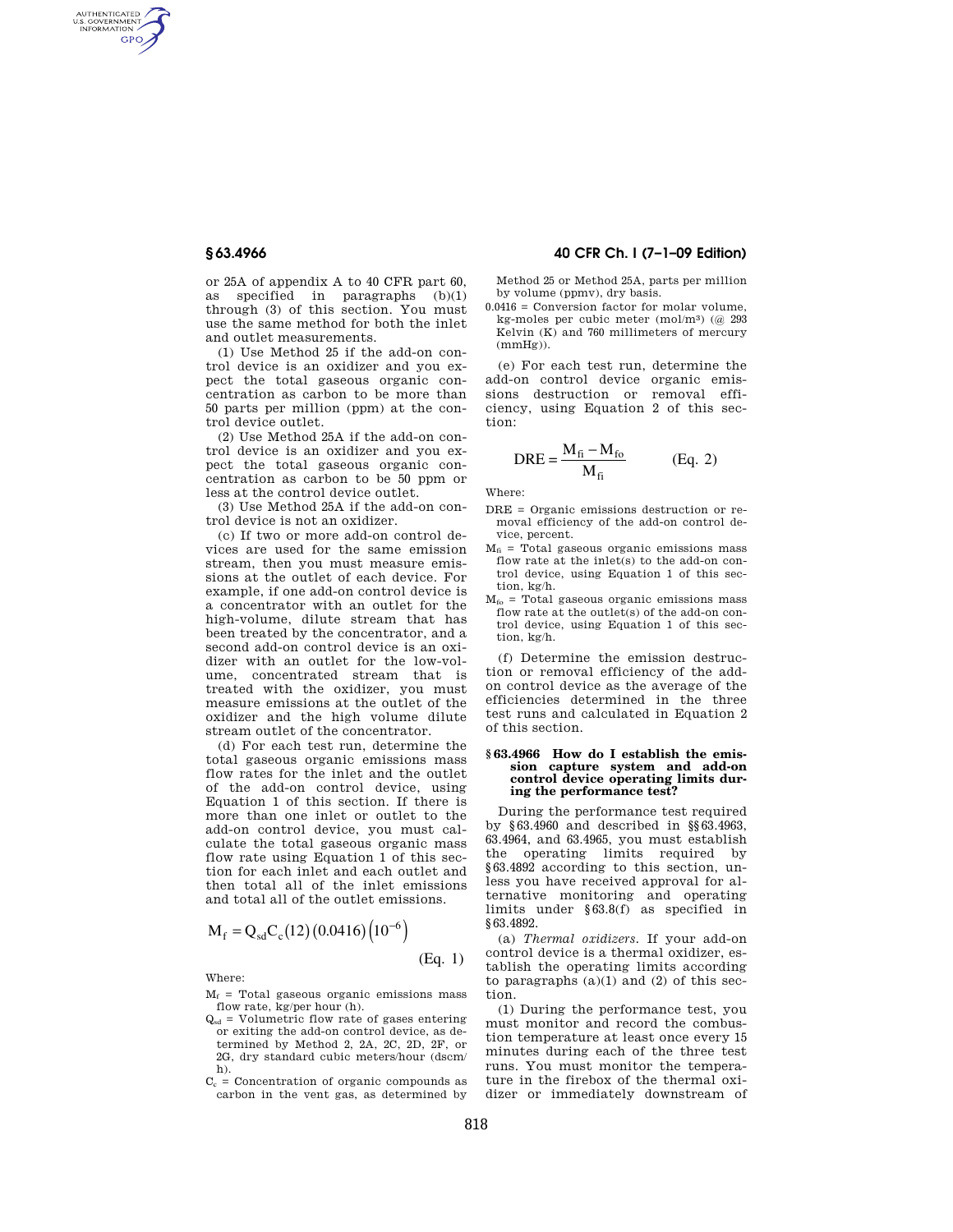## **Environmental Protection Agency § 63.4966**

the firebox before any substantial heat exchange occurs.

(2) Use the data collected during the performance test to calculate and record the average combustion temperature maintained during the performance test. This average combustion temperature is the minimum operating limit for your thermal oxidizer.

(b) *Catalytic oxidizers.* If your add-on control device is a catalytic oxidizer, establish the operating limits according to either paragraphs (b)(1) and (2) or paragraphs (b)(3) and (4) of this section.

(1) During the performance test, you must monitor and record the temperature just before the catalyst bed and the temperature difference across the catalyst bed at least once every 15 minutes during each of the three test runs.

(2) Use the data collected during the performance test to calculate and record the average temperature just before the catalyst bed and the average temperature difference across the catalyst bed maintained during the performance test. These are the minimum operating limits for your catalytic oxidizer.

(3) As an alternative to monitoring the temperature difference across the catalyst bed, you may monitor the temperature at the inlet to the catalyst bed and implement a site-specific inspection and maintenance plan for your catalytic oxidizer as specified in paragraph (b)(4) of this section. During the performance test, you must monitor and record the temperature just before the catalyst bed at least once every 15 minutes during each of the three test runs. Use the data collected during the performance test to calculate and record the average temperature just before the catalyst bed during the performance test. This is the minimum operating limit for your catalytic oxidizer.

(4) You must develop and implement an inspection and maintenance plan for your catalytic oxidizer(s) for which you elect to monitor according to paragraph  $(b)(3)$  of this section. The plan must address, at a minimum, the elements specified in paragraphs  $(b)(4)(i)$ through (iii) of this section.

(i) Annual sampling and analysis of the catalyst activity (*i.e.,* conversion

efficiency) following the manufacturer's or catalyst supplier's recommended procedures.

(ii) Monthly inspection of the oxidizer system, including the burner assembly and fuel supply lines for problems and, as necessary, adjust the equipment to assure proper air-to-fuel mixtures.

(iii) Annual internal and monthly external visual inspection of the catalyst bed to check for channeling, abrasion, and settling. If problems are found, you must replace the catalyst bed or take corrective action consistent with the manufacturer's recommendations and conduct a new performance test to determine destruction efficiency according to §63.4965.

(c) *Carbon adsorbers.* If your add-on control device is a carbon adsorber, establish the operating limits according to paragraphs  $(c)(1)$  and  $(2)$  of this section.

(1) You must monitor and record the total regeneration desorbing gas (*e.g.,*  steam or nitrogen) mass flow for each regeneration cycle, and the carbon bed temperature after each carbon bed regeneration and cooling cycle, for the regeneration cycle either immediately preceding or immediately following the performance test.

(2) The operating limits for your carbon adsorber are the minimum total desorbing gas mass flow recorded during the regeneration cycle and the maximum carbon bed temperature recorded after the cooling cycle.

(d) *Condensers.* If your add-on control device is a condenser, establish the operating limits according to paragraphs  $(d)(1)$  and  $(2)$  of this section.

(1) During the performance test, you must monitor and record the condenser outlet (product side) gas temperature at least once every 15 minutes during each of the three test runs.

(2) Use the data collected during the performance test to calculate and record the average condenser outlet (product side) gas temperature maintained during the performance test. This average condenser outlet gas temperature is the maximum operating limit for your condenser.

(e) *Emission capture system.* For each capture device that is not part of a PTE that meets the criteria of